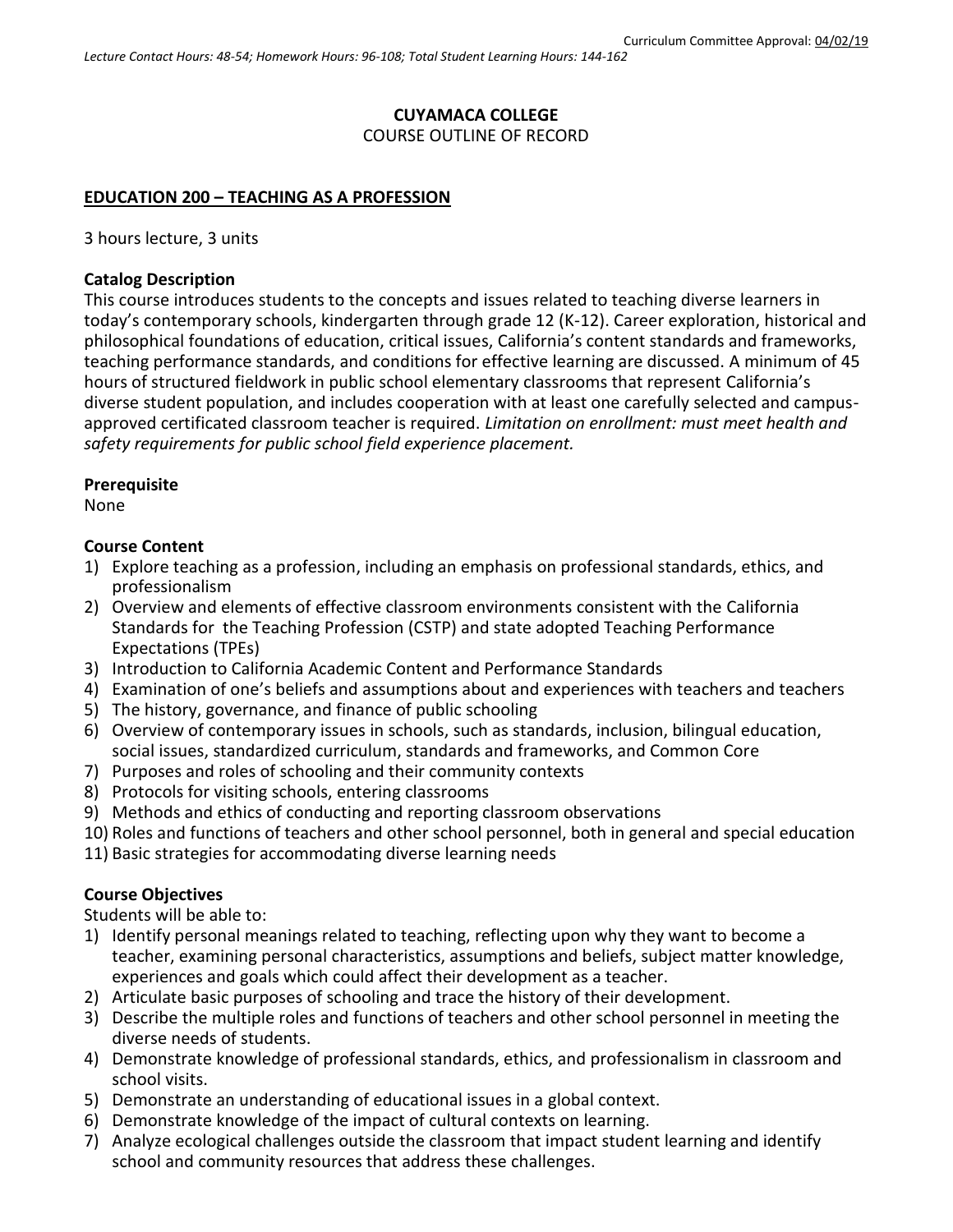- 8) Demonstrate skill in implementing established protocols for visiting schools and classrooms.
- 9) Demonstrate skill in implementing observation protocols.
- 10) Relate course content to real classrooms through satisfactory completion of a minimum of 45 hours of approved fieldwork including structured assignments, observations, and reflections that demonstrate the observer's ability to:
	- a. Recognize and describe examples of teaching events that implement some elements of the CSTP and TPEs.
	- b. Observe the use of state adopted academic content and performance standards.
	- c. Compare and contrast classroom environments.
	- d. Recognize and describe individual differences among students and identify strategies and accommodations used to address these differences.

#### **Methods of Evaluation**

A grading system will be established by the instructor and implemented uniformly. Grades will be based on demonstrated proficiency in subject matter determined by multiple measurements for evaluation, one of which must be essay exams, skills, demonstration, or, where appropriate, the symbol system.

- 1) Written quizzes and exams that measure students' ability to identify and demonstrate an understanding of the California State Standards for the teaching profession.
- 2) Written assignments and presentations that measure students' ability to evaluate professional development and demonstrate an understanding of current issues in education.
- 3) Reflective journaling and written assignments that respond to guided classroom observations and students' personal growth in the field.
- 4) Development of a professional portfolio.

## **Special Materials Required of Student**

Access to Internet

#### **Minimal Instructional Facilities**

Smart classroom

## **Method of Instruction**

- 1) Lecture and discussion
- 2) Guest lecturers/teachers from local public school systems
- 3) Modeling and role playing with literacy teaching strategies
- 4) Collaborative projects and presentations
- 5) Field observations

## **Out-of-Class Assignments**

- 1) Written assignments, including reflective journals and specific observations
- 2) Specific reading and research assignments
- 3) Development of a professional portfolio
- 4) 45 hours of structured fieldwork

## **Texts and References**

Required (representative examples):

- 1) Sadker, David and Mary Zittleman. *Teachers, Schools and Society*. 4th ed., Mc-Graw-Hill, 2016.
- 2) Kauchak, Don and Paul Eggen. *Introduction to Teaching: Becoming a Professional*. 7th ed. Prentice Hall, 2017.

## **Student Learning Outcomes**

Upon successful completion of this course, students will be able to:

1) Describe, discuss, and apply specific California standards for the teaching profession and for teaching performance, to observed classroom teachers and to oneself.